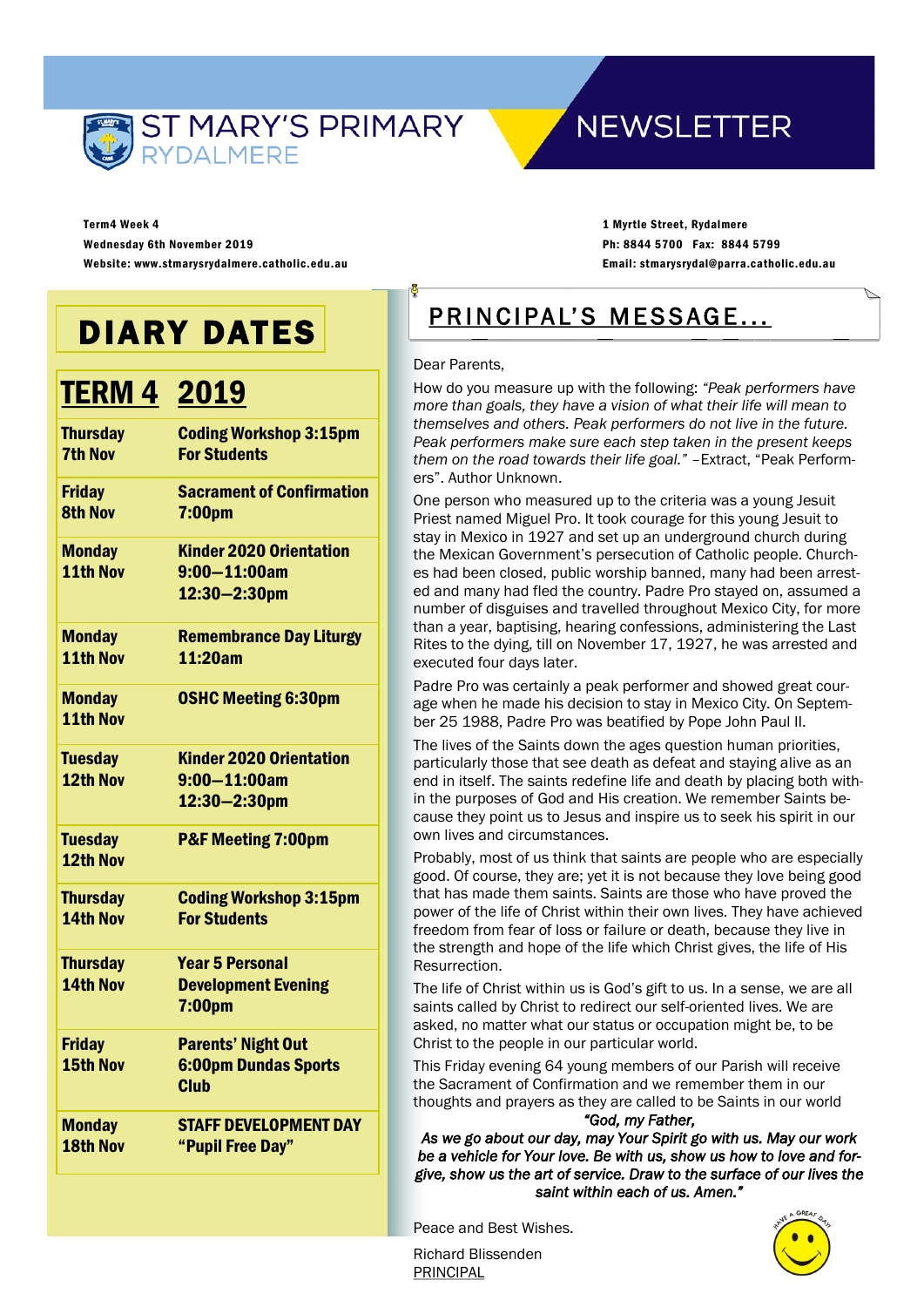### St Mary's Newsletter……

### SWIMMING PROGRAM

A note was sent home this week with information about the upcoming Swimming Program, which will run from Monday 25th November to Friday 6th December. We ask that you please sign and return the permission slip at your earliest possible convenience. We require a signed permission slip from EVERY student.

This Swimming Program is compulsory for every student.



### FROM THE P&F

Our Term 4 meeting will be held next Tuesday 12th November, from 7pm in the Library. We hope to see you there.

### MUSIC—COUNT US IN

Each year St Mary's Rydalmere is involved in Music - Count Us In celebrations along with hundreds of thousands of students in schools all across Australia.

This year the Senior and Junior Choirs will lead the school in singing this year's program song, "We Are".

This brief performance will take place on Friday 8th November at the morning assembly so parents are able to join us before the start of the school day.

We hope you can join us.

Mrs Dennis Music Teacher

### *PRINCIPAL AWARDS TERM 4—Week 3*

- 
- KE Daniel L & Panos C KS Louis I & Olivia N 1C Tahlia T & Mitchell B 1R Tahlia P, Matilda S & William Z 2A Joseph S & Minnie E 2M Samuel C & Akito D 3G Samantha G & Benjamin L 3M Lachlan P & Joshua A 4E Jessica A & Carey K 4J Johan X & Ava C 5L Samuel N & Kaisei D 5V Leiden-Aree T & Elizabeth S 6E Stefanie G & Brianna W 6KB Sierra L & Joshua C

### DID YOU KNOW?

- Regulation 234 of the Australian Road Rules 2014 makes it an offence to cross a road within 20 metres of a crossing or traffic lights. The offence comes with a fine of \$75, or up to \$2,200 if contested in court.
- Regulation 231 of the NSW Road Rules 2014 says you can only start crossing at pedestrian lights (eg the red or green man) if the light is green.

## *BIRTHDAY CELEBRATIONS*



| November 8  | Amarah K     |
|-------------|--------------|
| November 11 | Grace K      |
| November 12 | Samuel N     |
| November 13 | Chimamanda I |
| November 15 | Laura O      |
| November 16 | Tara Q       |
|             | Hayden G     |
|             | Jacob H      |
| November 17 | Daniel R     |
| November 19 | Sophie C     |
|             |              |

*We would like to wish all of these children a very happy birthday!!*

### *CARE AWARDS TERM 4—Week 3*



- KE Sienna D & Hayon K<br>KS Hope E & Theo M
	- Hope E & Theo M
- 1C Elliot I & Zion K
- 1R Christopher O, Nivaan S & Archer W
- 2A Kristen D & Molly L
- 2M Audrey T & Brandon E
- 3G Alyssa M & Gus G
- 3M Paige H & Hugh P
- 4E Mya C & Cecilia H
- 4J Madison C & Ava L
- 5L Sienna T & Isla B
- 5V Cooper K & Isabelle C
- 6E Matthew O & Iago S
- 6KB Joshua T & Isabelle P

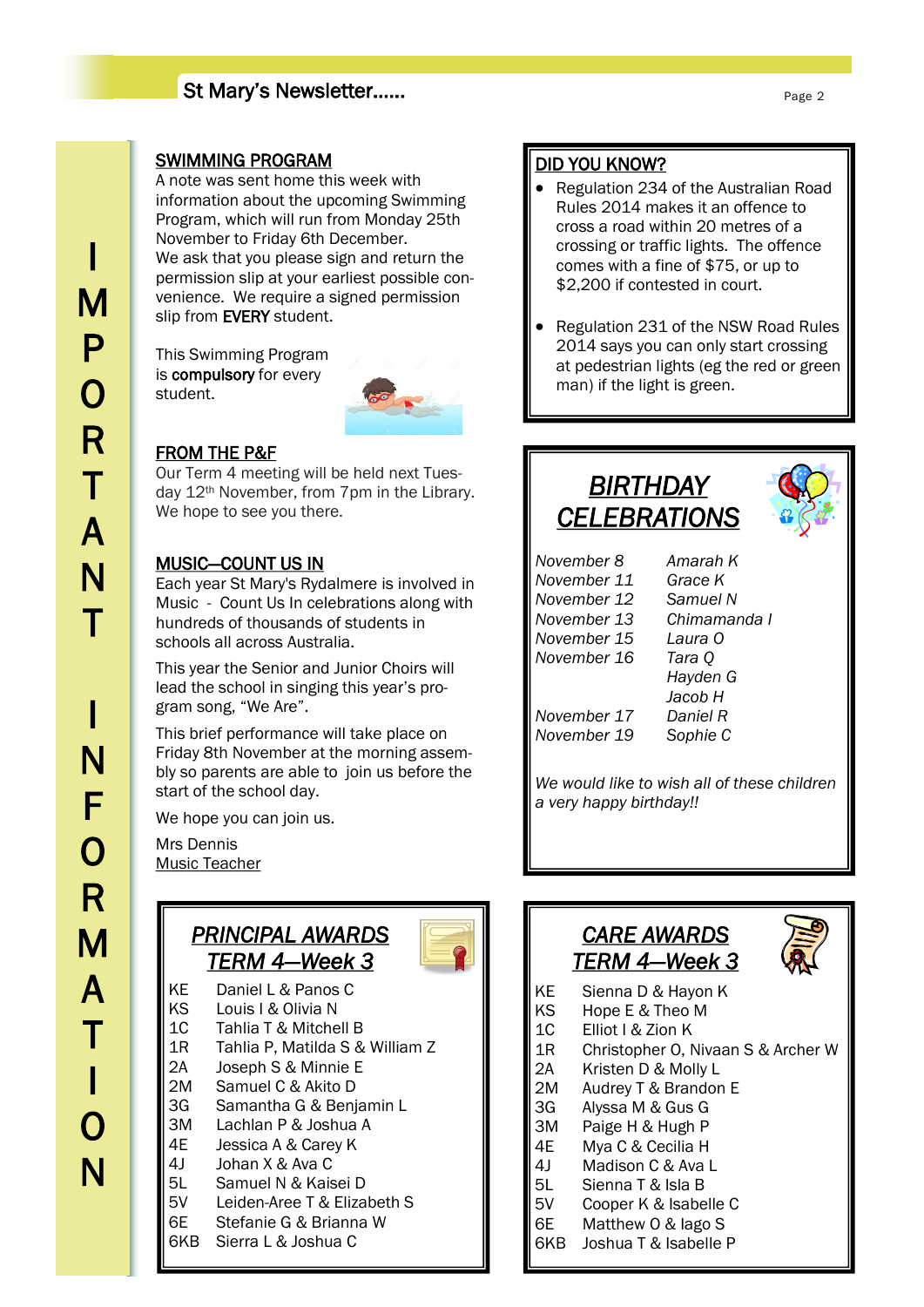# FROM MR BLISSENDEN...

### HOLIDAY CHALLENGE LUCKY PRIZE DRAWER WINNERS

Thank you to everyone who sent a postcard to the school as part of my Holiday Challenge. Over 120 postcards were received and they are now available to read in the Library. All entries went into a draw for a \$20 gift voucher per grade. The following students were presented with a gift voucher after the prize draw. Congratulations to Amandi (K), Zia (Yr 1), Thomas (Yr 2), Giulia (Yr 3), Luca (Yr 4), Amber (Yr 5) and Emma (Yr 6).

### **OMISSION**

Kelly and Daniel Lambert were also helpers on the BBQ on the morning that Sunrise broadcast from the school – apologies for their omission on the thank you list!

### CLASSES FOR 2020

Teachers will shortly commence the arrangement of classes for next year. If you feel there are some important pieces of information we need to know about classes for next year, you are invited to write to Mr Blissenden so that this can be considered in placements.

### KISS AND GO

This week we renamed the zone for drop offs and pick-ups to 'Kiss and Go' (it was previously Pick up and Kiss). This new name rolls off the tongue easily and aligns this name with other schools in the Diocese. Apart from a name change all the other rules and requests remain the same. A copy of our procedures handout has been sent home with this newsletter.

### BUILDING CHILD SAFE COMMUNITIES – INFORMATION FOR ALL VOLUNTEERS/ **CONTRACTORS**

'Building Child Safe Communities' is an initiative developed by Catholic Education Diocese of Parramatta that enhances our commitment to ensuring the safety and wellbeing of all students in our care. It is a requirement that all volunteers and contractors complete an online undertaking form that confirms expectations in relation to behaviour whilst volunteering or contracting at schools, Catholic Out of Schools Hours Care and Catholic Early Learning Centres. This undertaking form also seeks to determine the suitability of volunteers and contractors by requiring them to declare that they do not have a criminal history involving children.

Volunteers—please complete the '[Building Child Safe Communities](https://docs.google.com/forms/d/e/1FAIpQLSf3gev-UgIMuXgi7KzfKHyPwYI8Hl1jFguqlw7V0c2i5DiTnQ/viewform?c=0&w=1) – Undertaking for Volunteers', then complete the ['Child Protection Training Module'](https://ceo-web.parra.catholic.edu.au/asp/volunteerscpmodule/module1/index.htm).

You will receive a confirmation email once the form has been submitted. Your details are maintained confidentially in a central database and a copy of your confirmation is emailed to the location where you are volunteering.

Contractors – please complete the ['Building Child Safe Communities –](https://docs.google.com/forms/d/e/1FAIpQLSePup76lYgMhmKB2KwEvscWj029CM3VQSHqNmU3APfMD9K2Fw/viewform?c=0&w=1) Undertaking for Contrac[tors](https://docs.google.com/forms/d/e/1FAIpQLSePup76lYgMhmKB2KwEvscWj029CM3VQSHqNmU3APfMD9K2Fw/viewform?c=0&w=1)', then complete the ['Child Protection Training Module'.](https://ceo-web.parra.catholic.edu.au/asp/contractorscpmodule/module1/index.htm)

You will receive a confirmation email once the form has been submitted. Your details are maintained confidentially in a central database and a copy of your confirmation is emailed to the location where you are contracting.

A new form is required:

- For each location that you are a volunteer or contractor
- If any of the details you have provided on the form change



Page 3

We thank all volunteers and contractors for their continued support of Catholic Education.